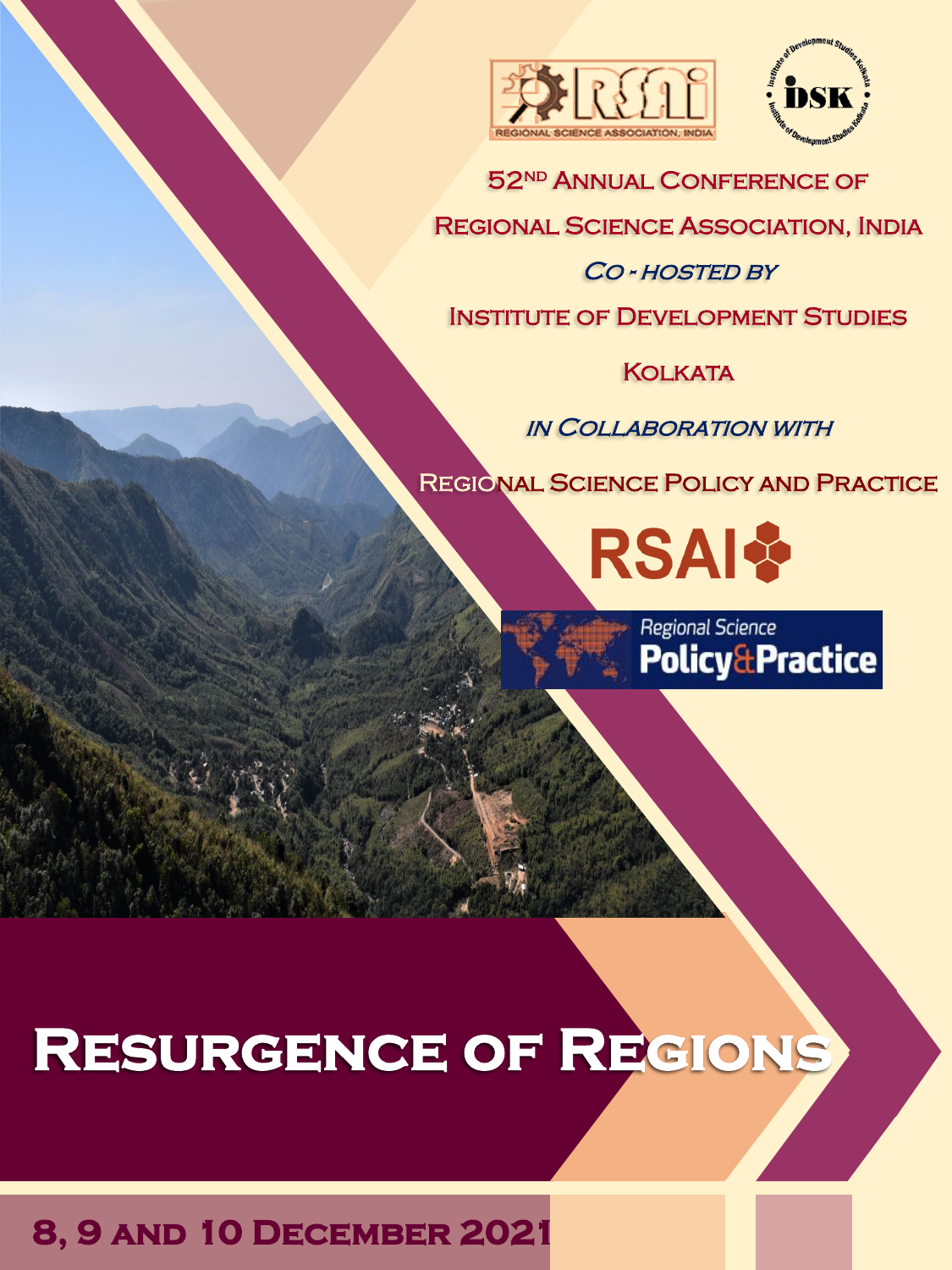## **CONCEPT NOTE**

In the last few decades or so, globalization powered by neoliberalism has rapidly integrated different regions of the world. Especially, by the end of the 20th century, the utopia of global and common citizenship, global market, and supra-regional market system, and rising capital, labour and product mobilities across the regions/countries/continents had started creating an euphoric environment. The seamless flow of ideas and cultural elements across regions and the rise of multiculturalism promised an unparallel world in the history of mankind where identities were not only becoming irrelevant on one end of the scale, while also appreciated as diversity crucial for an acceleration of economic growth. The factor of mobility enabled globalization and breaking of the barriers of trade, it also enabled the low developed regions to grow faster providing hope to the deprived regions to catch up with the developed regions.

However, the voices against globalization started growing especially from the third world and underdeveloped regions in the last  $20<sup>th</sup>$  century and over the years they have got strengthened. The major concerns for these regions have been relative adverse terms of trade and erosion of their social, cultural, and economic identities. The developed regions which initially emerged as major gainers of globalization also started getting restive to the streams of migrants which led to the rise of conservative and anti-globalization/anti-migrant movements through right and far-right political formations. The fear of cultural dilution and migrant-phobia gripped many in developed regions.

The global financial crisis of the 2010s, slowing down of economic growth, and then the covid-19 further enhanced the anxieties among the regions within countries, and also at continental and the global levels. As a consequence, the valorisations of spatial identities have re-emerged. The barriers to regional integration are re-evolving either resisting, decelerating, or blocking the globalization or integration processes. The new policy innovations and muscular conservative movements are increasingly compromising the mobility of labour/ migrants and their rights to work and livelihoods.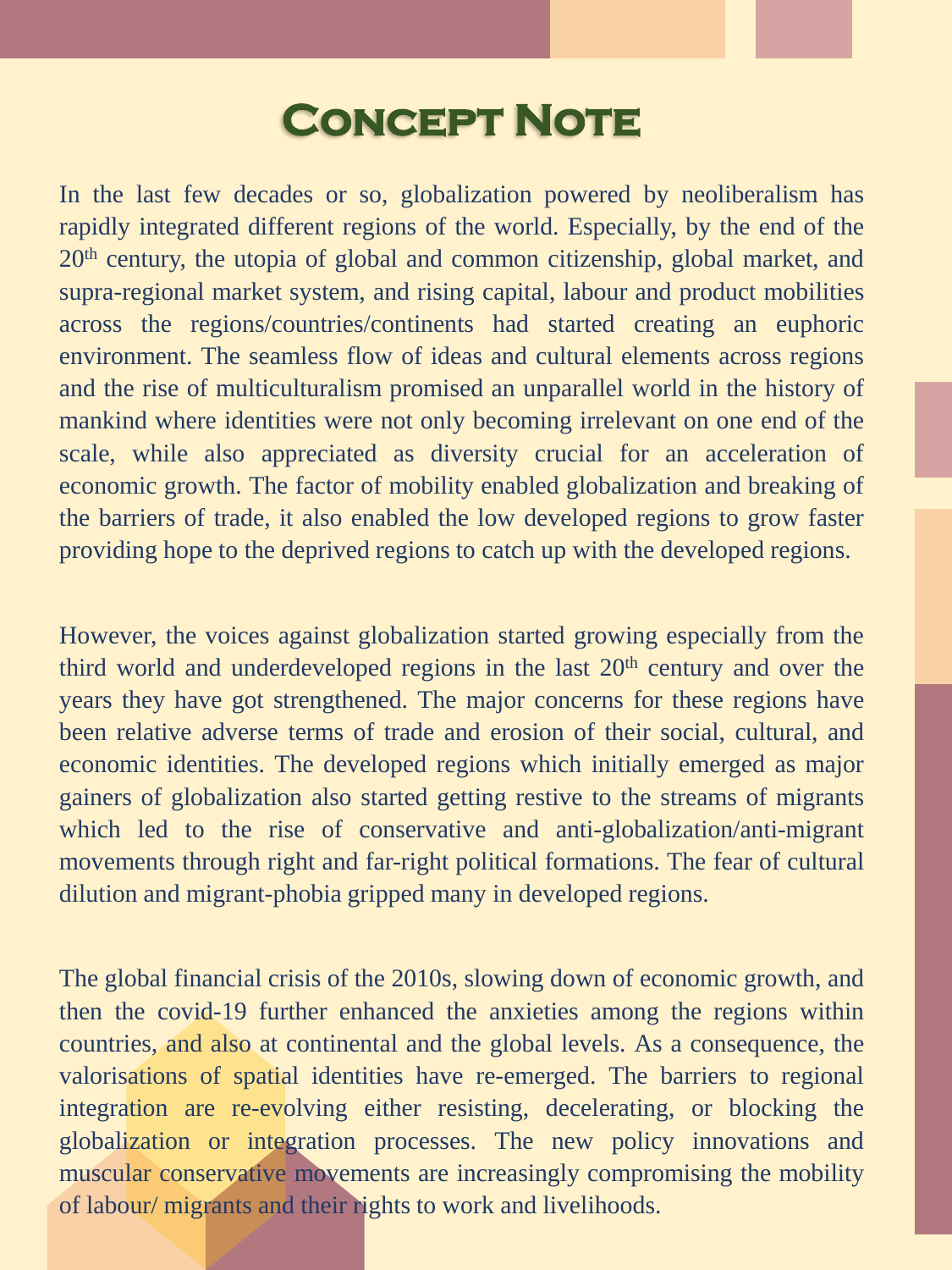Studies show that this emerging regional de-integration through reshaping of globalization and the rise of competitive regional identities have been both beneficial as well as harmful to the development of regions. In the traditional stratified societies, the barriers to liberalization has impacted the poor and socially deprived communities, women, their mobilities, and resilience but also some of the regions have shown a resurgence of their economic growth, and political consolidations.

The emerging situation calls upon researchers to examine this new-regionalism from the perspectives of development, politics and questions of socio-economic integration. In this context, the present conference invites papers, both theoretical and empirical, having bearing up on the regional development, regional politics, and identity dynamics, including the intra-region social, political, economic, policy, and practice re-configuration processes. The broad sub-themes of the conference (though not limited to) are given below.

## **Sub - themes**

- ❑ Regional development: economic, educational, health, infrastructural
- ❑ Regional identity, diversity, and resilience
- ❑ Regional social dynamics and questions of caste, class, gender, language, and religion
- ❑ Regional politics and policies
- ❑ Regional culture and entrepreneurialism
- ❑ Regional organization and integration
- ❑ Regional experience of COVID-19 and adaptive mechanism
- ❑ Regional resilience, climate change, disaster, vulnerabilities
- ❑ Regional mobilities of capital, labour, and raw materials
- ❑ Regional urbanization, city regions, and economic integration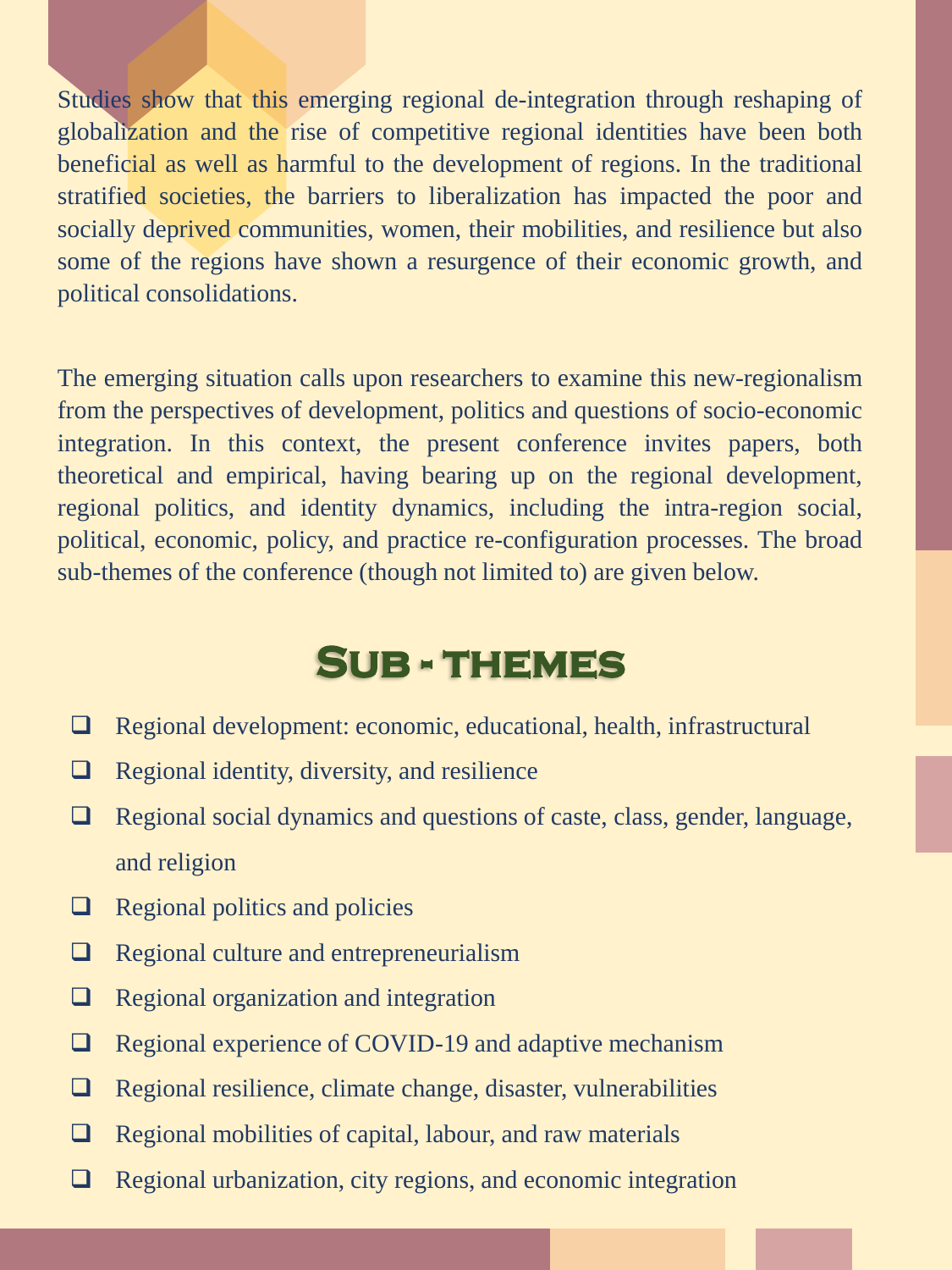## **Submission of Abstract**

We invite concise and factual abstract of 300 words highlighting the research problem, data, methods and major findings. References should be commonly avoided in the abstract. Kindly follow the following format for preparing the abstract. Submit abstract at: **rsai.conference@gmail.com**

> Title of the Research Paper [in Times New Roman 14pt Bold]

Author 1 - Name & Surname [designation & affiliations in footnote] Author 2 - Name & Surname [designation & affiliations in footnote] E-mail of corresponding author [in Times New Roman 12pt]

Abstract should be written in Times New Roman 12pt. Italic should be used for emphasis. Bold and underline should be avoided. Line spacing 1.5 line should be used. Each abstract must be accompanied by three to five keywords. Abstract should be written within the prescribed limit of 300 words.

Keywords: [three to five keywords]

## **Important Dates**

Intimation about Abstract Acceptance **: 25th November 2021** Registration **: 28th November 2021**

- Abstract Submission **: 22nd November 2021**
	-
	-

**Event**

RSAI NYT Workshop **: 08th December 2021**

Main Conference **: 09th and 10th December 2021**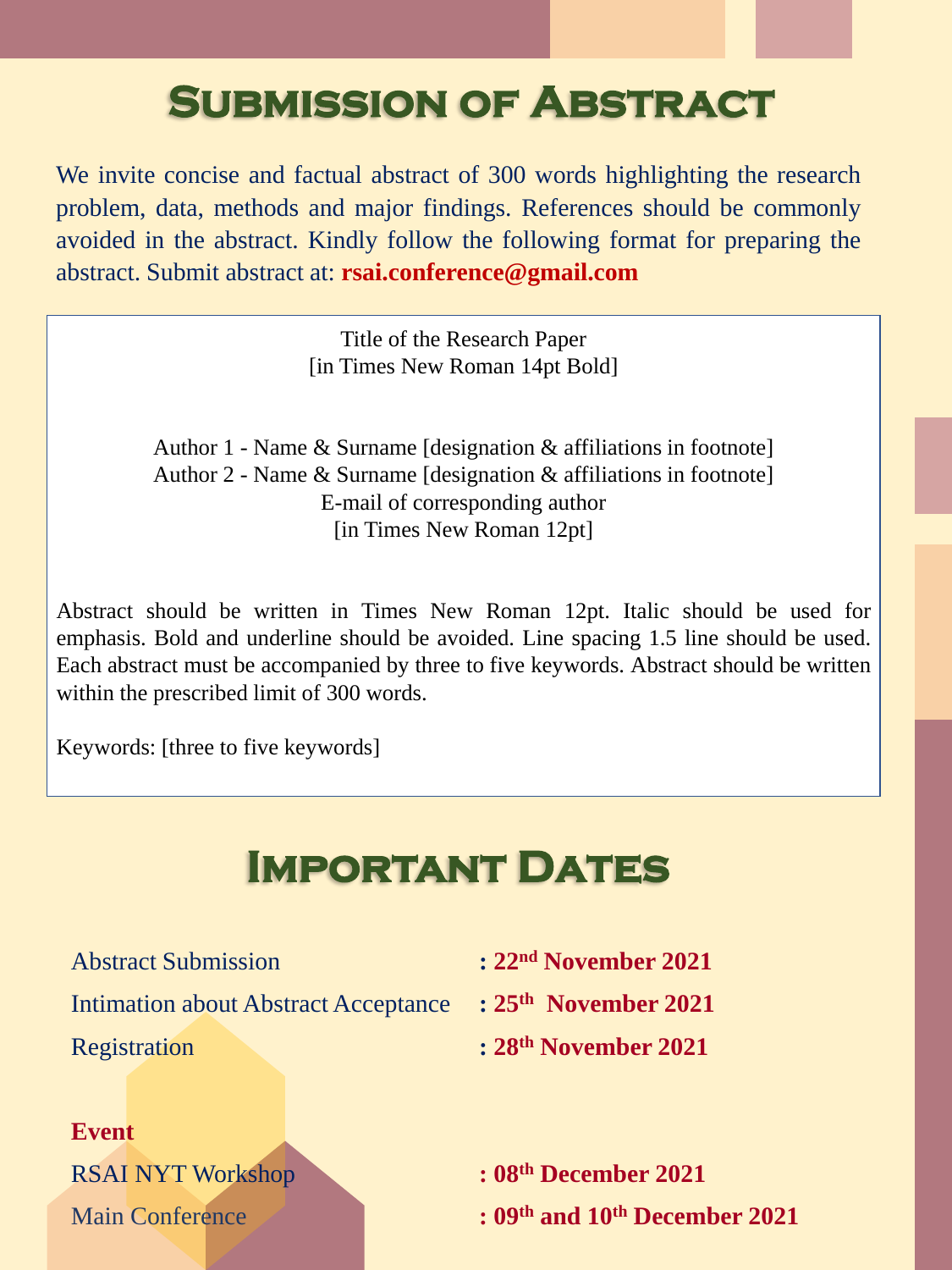### **Nurturing Young Talent Workshop**

SUPPORTED BY

RSA International

**ON** 

#### **COMPUTATIONAL SOCIAL SCIENCES**

WILL BE HELD ON

DECEMBER 08, 2021  $$09:00-$  17:30 HRS (IST)

there is no registration fee workshop link will be shared to all registered participants

applicants for the workshop kindly fill-up the following form **<https://forms.gle/CwVSxELLrrkRwBtN9>**

registered delegates are also requested to submit this form to join the workshop

## **Registration**

To register for the conference kindly fill-up the following form : **<https://forms.gle/DZs66yTYvDKyZYTT8>**

Please pay the registration fees before filling-up the registration form and upload the payment receipt.

#### **Registration Fees**

#### ONLINE PARTICIPANTS:

MEMBERS OF RSA INDIA : IN THE SOO /-

Non-members : INR 1000/-

#### Registration Fees to be Sent by Bank Transfer Only

| <b>ACCOUNT DETAILS:</b> |                                      |
|-------------------------|--------------------------------------|
| <b>NAME OF BANK</b>     | : STATE BANK OF INDIA                |
| <b>BRANCH</b>           | : BIKASH BHAVAN, SALT LAKE           |
| <b>ACCOUNT NAME</b>     | : REGIONAL SCIENCE ASSOCIATION INDIA |
| <b>ACCOUNT NO</b>       | : 37364653656                        |
| <b>IFSC</b>             | : SBIN0007816                        |
| <b>SWIFT CODE</b>       | : SBININBB                           |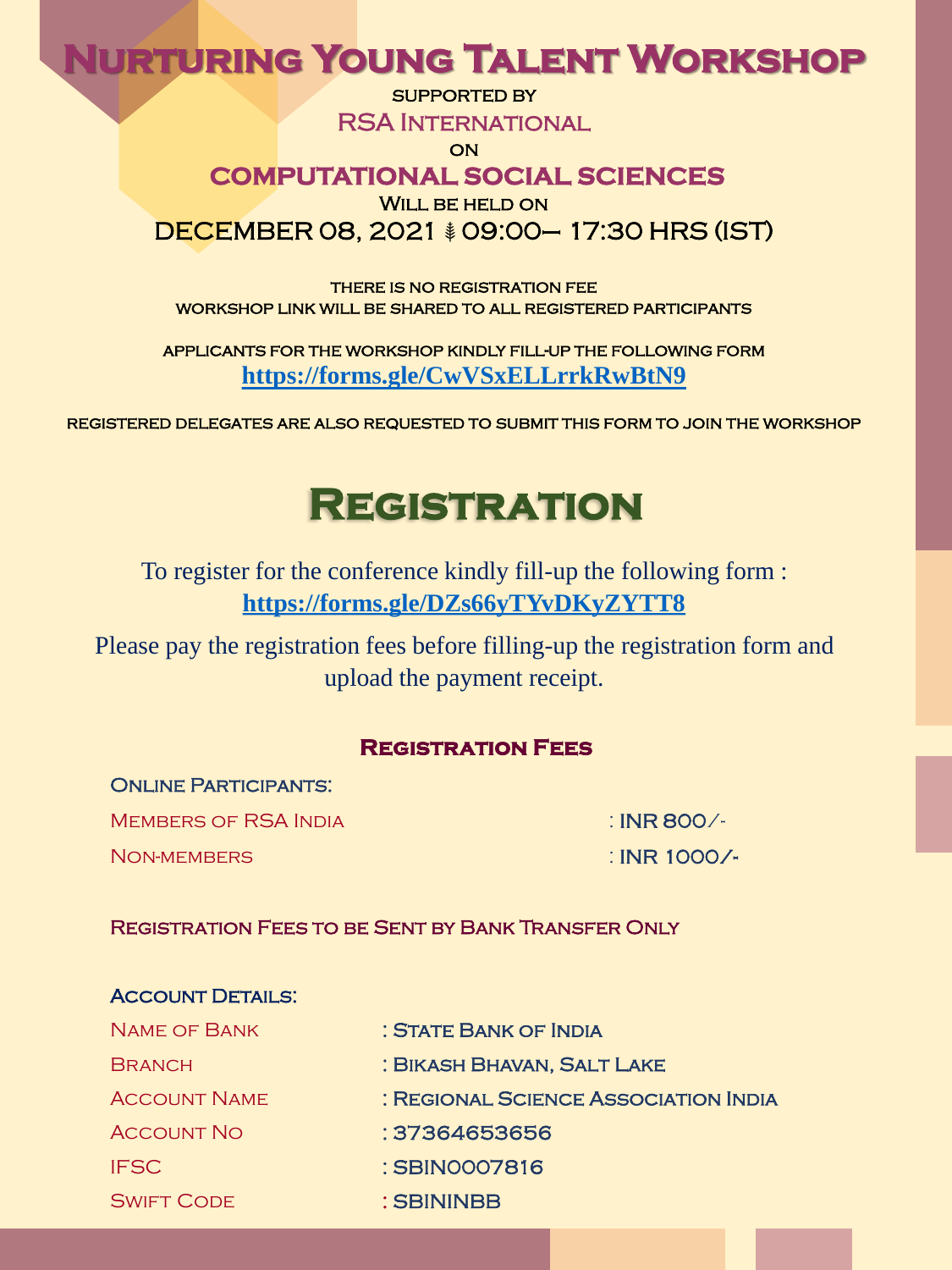### **Eminent Speakers**



**Prof. Peter Nijkamp** TRSA Vice-President University of Amsterdam The Netherlands



#### **Prof. Paul Snow ( Xue Ling )**

Professor Regional Economics and Urban Computing School of Government Peking University, China



#### **Prof. Tomaz Ponce Dentinho**

Professor Centre of Applied Economic Studies of the Atlantic Department of Economics and Business University of Azores, Portugal



#### **Prof. Philippe Cadene**

Professor Development Studies Professor at Université de Paris



#### **Prof. Ram Babu Bhagat**

Professor & Head Department of Migration & Urban Studies International Institute for population Sciences Mumbai, India



#### **Dr. Simantini Mukhopadhyay** Assistant Professor of Economics Institute of Development Studies Kolkata (IDSK), India



#### **Dr. Andrea Caragliu**

Associate Professor Regional and Urban Economics Politecnico di Milano, Italy



#### **Prof. Amitabh Kundu**

Professor Research & Information Systems for Developing Countries and World Resources Institute



#### **Dr. Karima Kourtit**

Open University Heerlen, The Netherlands



**Prof. M. H. Qureshi** Professor ( Retd.) Centre for Studies in Regional Development Jawaharlal Nehru University New Delhi, India



**Prof. Sachidanand Sinha** Professor

Centre for the Study of Regional Development School of Social Sciences Jawaharlal Nehru University, New Delhi, India



#### **Prof. Eduardo Haddad**

Full Professor Department of Economics, University of Sao Paulo,, Brazil



#### **Prof. Pushpa Trivedi**

Professor of Economics Dept. of Humanities and Social Sciences IIT Bombay, India



#### **Prof. K. Narayanan** Professor of Economics

Dept. of Humanities and Social Sciences IIT Bombay, India



#### **Dr. P. Jayapal** Former Senior Executive Director (Projects), HUDCO, India Presently Independent Consultant, Housing, Urban & Regional Planning



#### **Dr. Subrata Mukherjee**

Associate Professor of Economics Institute of Development Studies Kolkata (IDSK), India



#### **Dr. Priyank Pravin Patel** Assistant Professor Department of Geography Presidency University, Kolkata, India